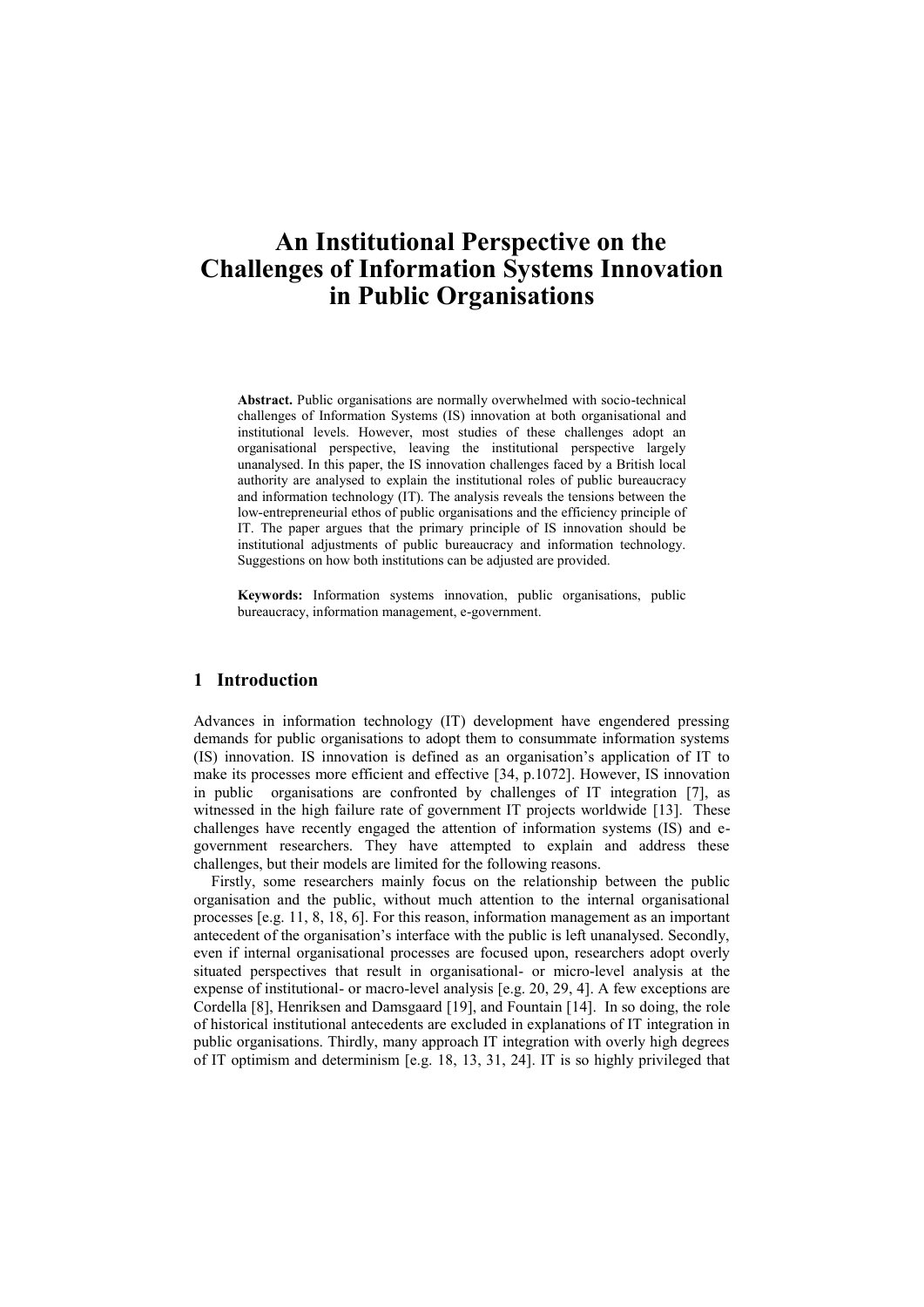only organisational issues such as people, information, systems and change are problematised. Thus, apart from a few exceptions [e.g. 25], explanations of IT-related organisational change virtually leave the IT as a constant attribute. As a result of all these limitations, extant models preclude explanations of how the *institutional* relationship between IT and public bureaucracy shape information systems (IS) innovation in public organisations.

This paper, therefore, seeks to address these limitations by answering the question: *how can the challenges of IS innovation in public organisations, presented by the interactions between IT and public bureaucracy, be explained and addressed?* It takes an institutional approach to the analysis of organisational-level challenges of IS innovation. One aspect of this perspective is the consideration of IT as an institution in its own right [2]. Yet, the paper, at the same time, focuses on organisational processes. Through the analysis of the information management challenges faced by a British local government authority, it argues that the primary principle of IS innovation should be institutional adjustments of public bureaucracy and IT.

# **2 Information Systems Innovation and Institutions**

Against the backdrop that innovation in an organisation refers to "the adoption of an idea or behaviour that is new to the organisation adopting it" [9, p.197], Swanson [34, p.1072] defines IS innovation as the application of IT to make processes more efficient and effective. But this definition suffers from the problem of IT determinism and optimism because it privileges IT as the unquestioned agent of IS innovation. Avgerou"s [3] definition avoids this problem and presents a desirable framework for the analysis in this paper. She defines IS innovation as "IT innovation and organisational change, whereby both the IT items and the individual organisational actors involved are part of institutionalised entities, that are historically formed durable, but dynamic, heterogeneous networks" (p.64). She explains IS innovation by emphasising the interactions between the network of heterogeneous actors involved in the innovation. The heterogeneity in the network is represented by actors such as hardware, software, data, IT developers, vendors, users and consultants [cf. 26].

The mutual interrelations between this range of heterogeneous actors removes any presuppositions or accepted assumptions about the determining capacity of technology or society. Neither the social nor technical determines the other, signifying that socio-technical relationships can be understood in terms of the outer sociotechnical context of the network, including its institutional history. The outer sociotechnical context refers predominantly to the institutional fields of both IT and the bureaucracy, and also to politics.

The important role of the institutional context as a factor that bears on organisational interactions is a popular argument in institutional and organisational theory [e.g. 27, 10, 30]. An institutional structure is an order which is imbued with time-honoured values. These usually induce specific attitudes among employees in organisations. Furthermore, institutions are "social patterns that, when chronically reproduced, owe their survival to relatively self-activating social processes" [21,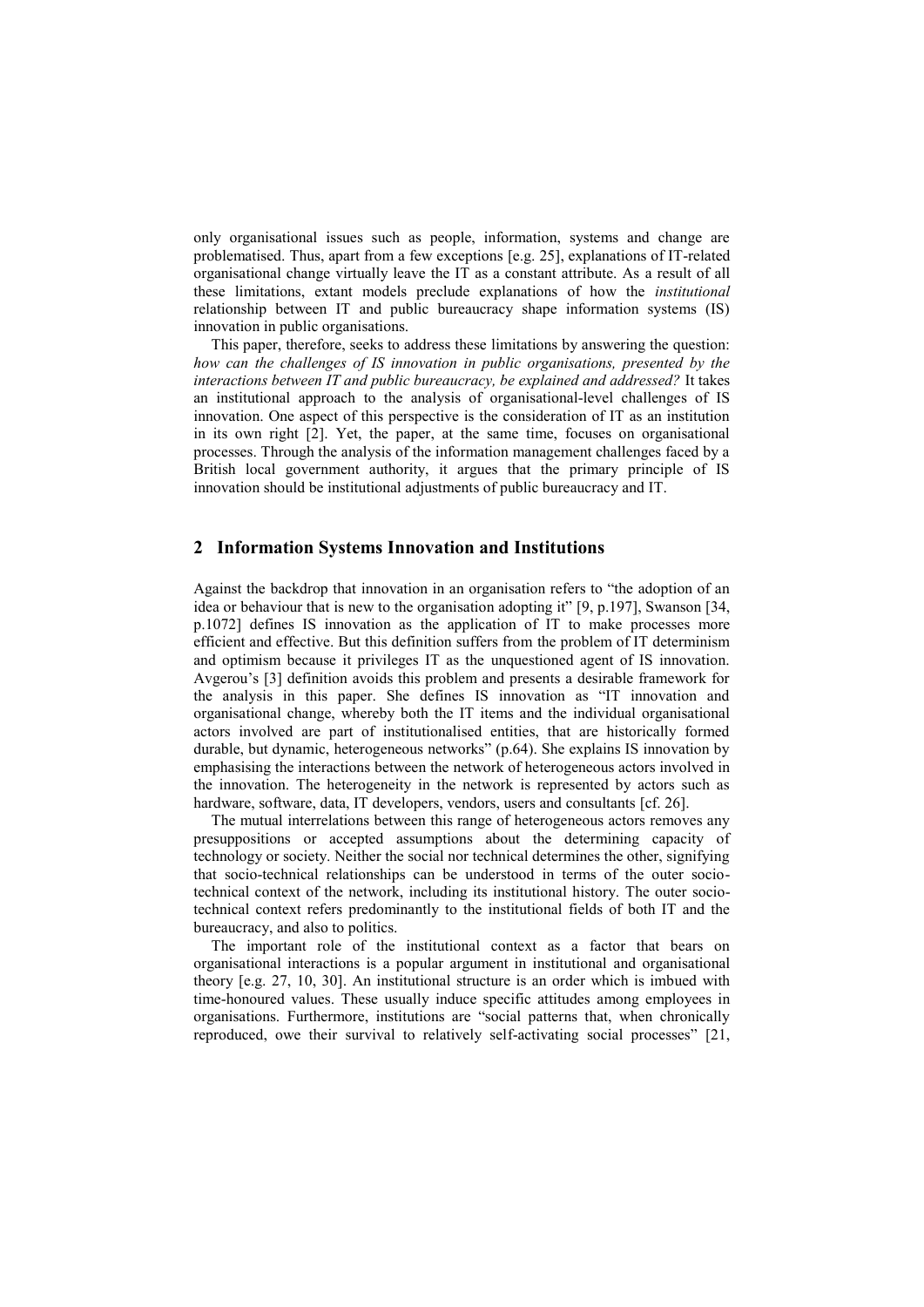p.145]. Institutional structures bear on the details of what happens in organisational interactions – in the operational details which innovation is an instance.

Therefore, understanding the role of the institutional field of IT is important because IT is an institution in its own right [2, 3]. The institutional essence of IT is summarily explained by Avgerou [2] in terms of the established value of technology for post-industrial society; an established array of professional experts devoted to innovating IT the established regulations for IT development and use; and powerful professional associations who promulgate standards of technology development and practice. IT is deemed as an institution because the momentum of its diffusion defies even negative analysis of its organisational value. Thus, IT is ubiquitous in almost all fields of endeavour where it is deemed to be enhancing productivity.

Just like IT, the institution of bureaucracy has acquired its own momentum and has its own norms of good practice in modern organisation. Thus, although post-modern thinkers of organisational governance tout bureaucracy as an institution that degrades human dignity and they celebrate its supposed demise, it remains the best alternative to the market. Both IT and bureaucracy are distinct institutions with their own orders. The foundations of the bureaucratic order are different from the foundations of the technological order, although the two orders interrelate in IS innovation

## **4 A Case of Information Management at Lambeth Borough Council**

The empirical component of this research, conducted in 2002, focused on Lambeth Borough Council (LBC) as the empirical case. LBC is the local government authority for London Borough of Lambeth (LBL). LBL is one of thirteen Boroughs of the Greater London area and occupies almost a central position in it. By the case study strategy [35], the study was aimed at understanding the IS innovation challenges in public organisations. The study investigated the Council"s information management processes in the face of IT and public bureaucracy. The qualitative results, thus, highlight the dynamic behaviours of the main dependent elements of information management – people and information – in response to the institutions of IT and public bureaucracy. In operationalising this strategy, the data were collected through meetings, interviews, documents, the internet and the Council"s intranet.

LBC"s central aim of public services delivery presented immense challenges. It was in competition with other local councils in terms of Best Value Performance (BVP). BVP indicators had been formulated by the central government to provide a nationally consistent framework for measuring progress in public services delivery. The emergence of the Internet and World Wide Web imposed even greater challenges for BVP. Yet, at the time of this study, the council had not prepared a formal information and knowledge management strategy to guide its information-related decisions and operations. The state of information in the council corroborated a history of *ad hoc* information related decision-making in the council.

LBC was making efforts to accelerate the steps towards meeting these egovernment BVP targets, but only as far as *providing information* and *consultation* which were online, with the rest at the rudimentary stages of planning. Even with information provision, interviews indicated that searching for council documents online was frustrating.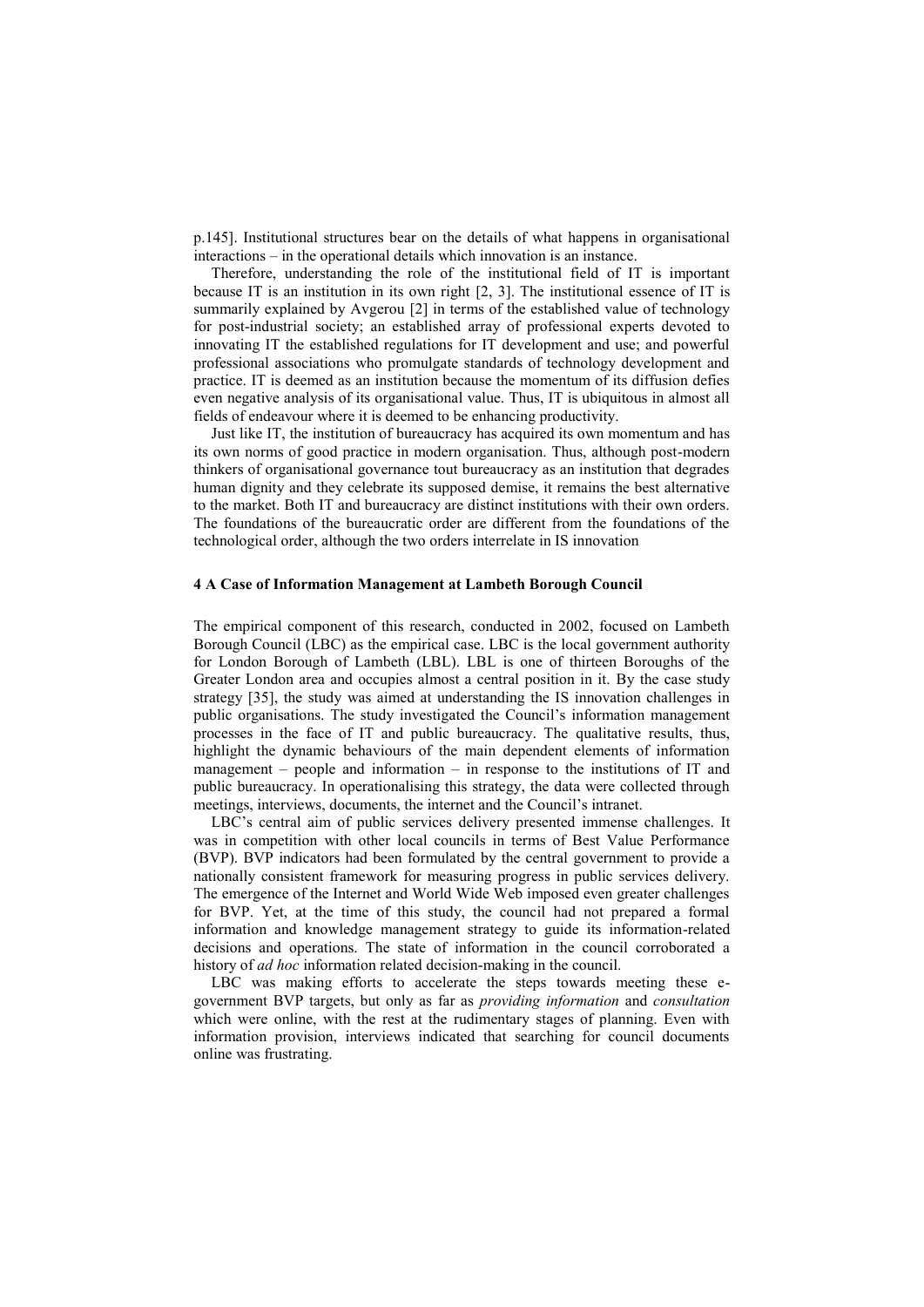With over 10,000 documents scattered on its website, the council seemed to lack the appropriate search software to make online document search easy for its customers. Besides, metadata tagging of the documents was poor. The ability of the Council"s website to support smooth documents search by the public was important with regard to accountability, information retrieval and retrieval times, and empowering the citizen with the information resource. Citizens' rights to access documents on the council's website had been given legal backing in the Freedom of Information (FoI) Act 2000. Thus, the council had a significant problem to tackle.

#### Organisational Processes

LBC"s processes reflected personal and political power relations. The political processes thrived in unison and in various degrees of domination within the information handling processes. According to a member of the SMB,

"*[There are] a mix of all of them! Actually, there needs to be another [process] – random – because a lot of the time, decision-making processes have reflected crisis management and expedient solutions. But I would say that the political type is a generally true feature that permeates everything.*"

'Random' processes reflected in senior managers' attitude to IT. Although IT was embraced by them as a useful tool in the Council's operations especially egovernance, it was evident that IT had been isolated instead of being fully integrated into service delivery operations. As a result, a lot of middle managers were either circumspect or, at worst, doubtful about the prospects of IT.

"*[Senior managers] see IT as an overhead. They have a long way to go to recognise the value and power of what is available on the desks of their staff. There are very few areas where process management and automation has been used to improve service delivery and/or cost.*" – Head of IT.

"*We don't have good processes that we could easily automate. We still have lots of paper-based systems. The bulk of work is to make the processes work properly today before we can then automate*." – a Councillor.

The council had planned to integrate information systems strategy with business strategy. There was sufficient evidence from the numerous BV Review reports and the council"s objectives that pointed to attempts at alignment. Besides, its information systems were disintegrated and impliedly did not support collaboration of efforts from various divisions of the council.

"*[There is] too much duplication, too little cohesiveness between departments*" – Head of IT.

"*We had a history of managers spending their money as they wanted and they often did their own thing without thinking about what the person sitting next to them would be doing, and what the department next to them would be doing*" – a Councillor.

#### Information management and culture

There did not seem to be any formalised mechanisms instituted to facilitate organisational learning at LBC.

"*On organisational learning, my observation is very poor on things like learning from past strategic experience through controlled experiments and executive seminars. We are not really a data-driven organisation.*" – Director of Culture change.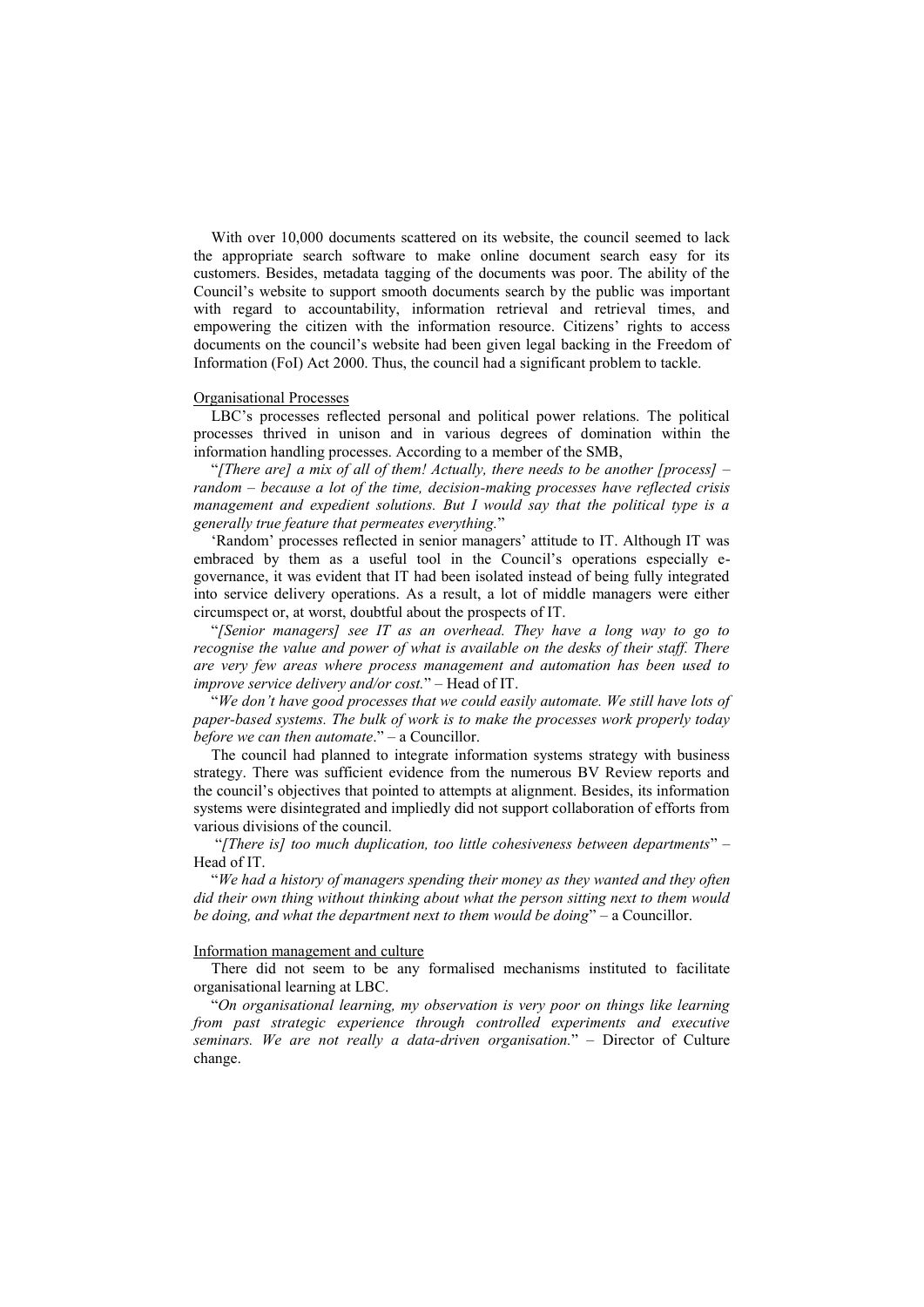Organisational learning in the council was in this poor state because of its organisational culture. For instance, it was loosely assumed that every section of the council would play some minimum role towards effective and efficient use of information albeit unsystematic and disintegrated. The e-government and BV wind was blowing across the council, apparently because it was being enforced by the central government. But commitment levels were low among some managers and lower level employees, and the roles of various participants seemed disjointed. This was an immense challenge in terms of culture change. It was clear that the new ideology that was required to catalyze the change process within the council was not available, even at the management level.

"*I think there is a real historical legacy here. Managers have had to make decisions without having [the required] information. Because there haven't been any information systems in place, they have usually made decisions based on inspiration, talking to few people, and often being quite successful in doing that.*" – Director of Culture Change.

Besides, fear of redundancy among lower-level staff was a significant factor that impacted negatively on commitment levels to changes in information handling within the council.

There was also a general lack of true understanding of what is achievable through the use of IT in the council. Even though many of the employees had a sense that computers and IT can do a lot of things, there were still many who were just not aware of how they could be used to enhance their activities. As a result, there was low use of IT in the council. It was observed that almost all desks had workstations.

"*In terms of internal processes, I think as an organisation, we are not all good at using and sharing information. The fact that e-mail exists helps a lot but that mean that every manager is very heavily dependent on e-mail. We don't have shared drives, and we don't have bulletin board areas or anything like that."* – member of SMB.

IT operations were intended to support business objectives. According to the Head of IT, although his department had specific objectives, there were no clearly defined strategies to ensure efficient and effective alignment of IT and business innovation.

# **5 Public Organisations and Challenges of IS innovation**

The case suggests that attempts at technology integration for information management are fraught with serious tensions between IT and public bureaucracy. The following analysis hinges on the integral components of information management – information and people. Each of these components is further analysed in terms of the institutions of IT and public bureaucracy to show the challenges facing IS innovation and how they can be addressed.

#### **5.1 Relationship between Public Bureaucracy and People**

Public bureaucracy as an institution had considerable effects on the employees of the Council and their activities. Public bureaucracies operate with a basic principle of equality and impartiality in their provision of services to citizens, thereby enforcing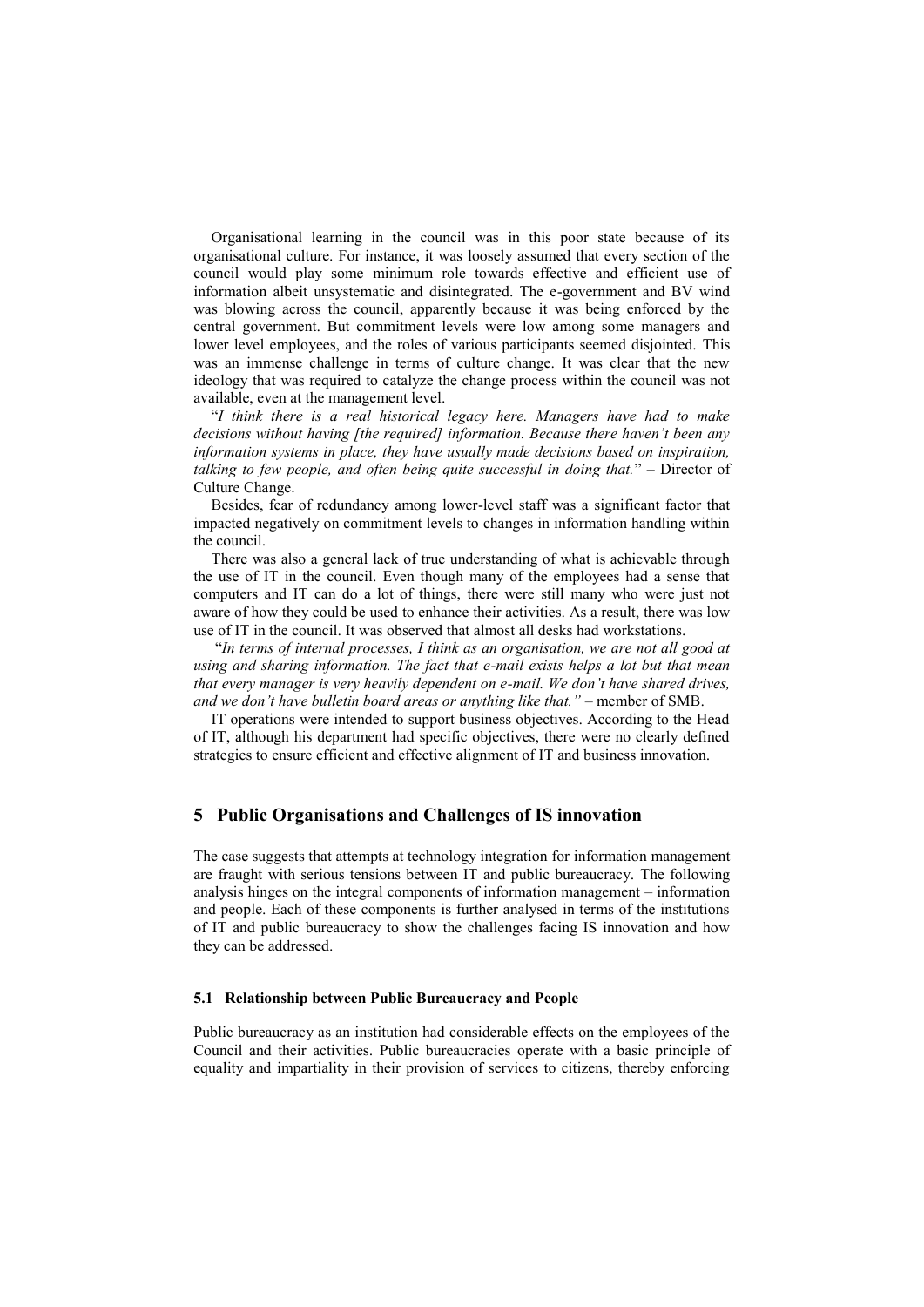democratic values [8, p.270]. Grounded in this ethos, local councils operate as lowentrepreneurial bureaucracies [32, 28]. This ethos is a context that affected the employees of the Council. For instance, their exhibition of random or ad hoc processes constituted enactments of political organisation. The employees" political decision-making processes that reflected crisis management and expedient solutions are reactive. According to Moe [28, p.127-127], the necessity for compromise in politics calls for expediency and effectiveness rather than efficiency in the design of public organisations. These processes exhibited by the employees of the Council also reflected their limited knowledge. Limited knowledge is usually caused by information barriers that prohibit information sharing and awareness creation between employees. Their paper-based information moved slowly, was difficult to access, and contributed to the creation of barriers to information. Political processes thrive in environments saturated with information barriers, but they leave employees destitute of shared knowledge.

The employees' exhibition of low commitment to the Best Value Practices (BVP) can be explained by the non-inclusive terms by which they were involved in the organisation. The social foundations of the bureaucratic order are the non-inclusive involvement of employees in organisations [22]. Only the individual"s role (not the full person) is included in formal organising. The effects of non-inclusivity are overspecialisation, limited discretion and low inclination to initiative-taking. Thus, Özcan and Reichstein [32, p.606] argue that a chief concern among public employees is their "diminished sense of impact." Commitment to BVP would entail employees' initiatives and contingent behaviours, but bureaucratic rules are purported to exclude them. It would also entail employees" efforts to be recognised and rewarded, but their sense of inability to make any changes holds them back.

|                     |                    | Expected                        | Expected                                       |
|---------------------|--------------------|---------------------------------|------------------------------------------------|
|                     |                    | •Nature (digital)               | • Attribute (entrepreneurial)                  |
|                     |                    | •Medium (computer)              | •Involvement (highly non-inclusive)            |
|                     |                    | • Knowledge (leaky)             | • Knowledge (expanded)                         |
|                     |                    | •Movement (high speed)          | • Actions (transparent, and measurable)        |
|                     | <b>Information</b> | •Processing (more efficient)    | •Discretion (expanded)                         |
|                     |                    | • Systems (innovative/flexible) | •Impact (highly limited)                       |
|                     | <b>Technology</b>  |                                 |                                                |
|                     |                    | <b>Finding</b>                  | Finding                                        |
|                     |                    | o Poor website design           | $\circ$ IT as overhead                         |
|                     |                    | o Poor search                   | o Poor understanding of the actual value of IT |
|                     |                    |                                 | (low use of IT)                                |
|                     |                    |                                 |                                                |
| <b>INSTITUTIONS</b> |                    | Existing                        | Existing                                       |
|                     |                    | •Nature (analogue)              | • Attribute (non-entrepreneurial)              |
|                     |                    | •Medium (paper)                 | •Involvement (moderately non-inclusive)        |
|                     |                    | • Knowledge (sticky)            | • Knowledge (limited)                          |
|                     |                    | •Movement (low speed)           | • Activities (transparent and measurable)      |
|                     | <b>Public</b>      | • Processing (less efficient)   | ·Discretion (limited)                          |
|                     | <b>Bureaucracy</b> | • Systems (customary/routine)   | •Impact (limited)                              |
|                     |                    |                                 |                                                |
|                     |                    | Finding                         | Finding                                        |
|                     |                    | o Poor legacy systems           | ○ Ad hoc processes                             |
|                     |                    | o Poor information sharing      | o Poor collaboration between managers          |
|                     |                    | o Managers making decisions     | o Poor organisation learning                   |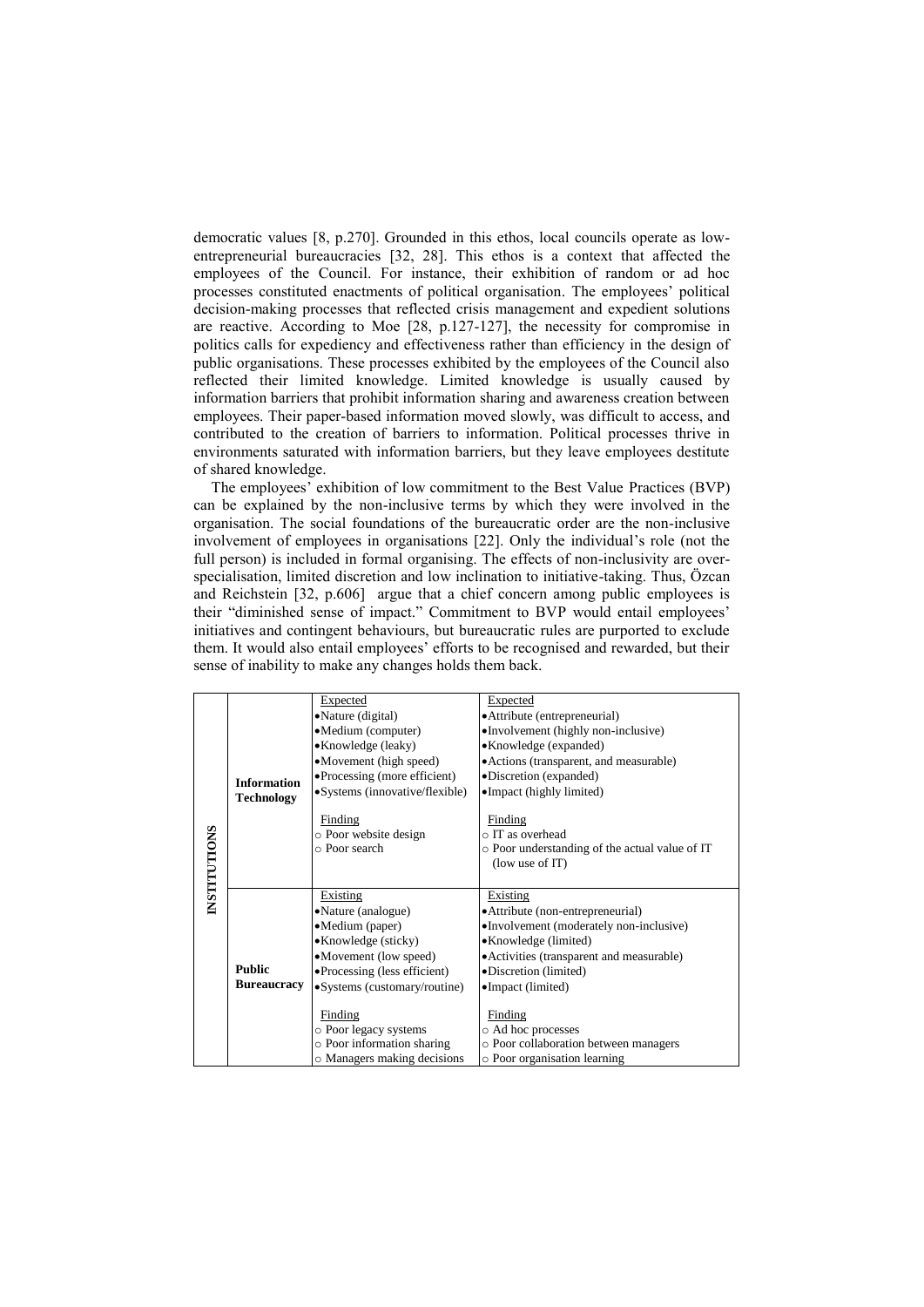| <b>INFORMATION MANAGEMENT ELEMENTS</b> |                                                                                        |
|----------------------------------------|----------------------------------------------------------------------------------------|
| <b>Information</b>                     | People                                                                                 |
|                                        | adequate information)                                                                  |
| without adequate<br>information        | <b>Low commitment levels to BV</b><br>• Managers make decisions by intuition (without) |

**Fig. 1.** Relationship between the institutions and information management elements.

#### **5.2 Relationship between Information Technology and People**

Information technology as an institution was envisioned to address all the problems that employees of public organisations face due to the effects of bureaucracy. IT integration in public organisations aims at their low-entrepreneurial ethos to induce high degrees of entrepreneurship. This has been the predominant philosophy of the new public management (NPM) reform agenda [16, 31] which proposes a radical change in the underlying logic of public organisations, and in the parameters of assessing actions therein. It assumes that public bureaucratic organisations that aim for *effectiveness* must be reformed to aim for *efficiency* [33]. At the time of this research, NPM had highly informed the BVP ideal. But, interestingly, the efficiency or market orientation of the Council's employees through IT did not materialise. This is because those efficiency ideals of IT were challenged considerably by lowentrepreneurial attitudes and expedient actions of the employees.

Thus, employees had poor understanding of the value of IT that caused management to perceive IT as overhead. The envisioned value of IT, informed by NPM-based Best Value Practices, was to make actions more transparent, measurable and efficient. The institution of IT is imbued with an efficiency order borne of the entrepreneurship in its production and consumption. IT production is now a predominant aspect of the global economy [2], as witnessed in the emergence of giant internet and software businesses and their high-valued technology stocks in the international exchange markets. IT consumption is also commonplace in organisations" innovation initiatives aimed at gaining competitive advantage. However, public organisations are not even judged by efficiency but by effectiveness in delivery of services equitably and impartially . Employees" poor understanding of the value of IT, thus, lied in their judgment that it was largely impotent for effectiveness in the public organisational context.

#### **5.3 Relationship between Public Bureaucracy and Information**

The low-entrepreneurial ethos of public bureaucracy reflects the nature, media, processing, and systems of information in it. The paper-based media that bear information in public organisations inherently inhibit information sharing. This is because reproduction and dissemination of information with these media are relatively expensive, and therefore prohibitive. Movement of information with these media is slow and cumbersome, inducing the generation of information silos and barriers. Beside the media, the information culture of employees can explain the poor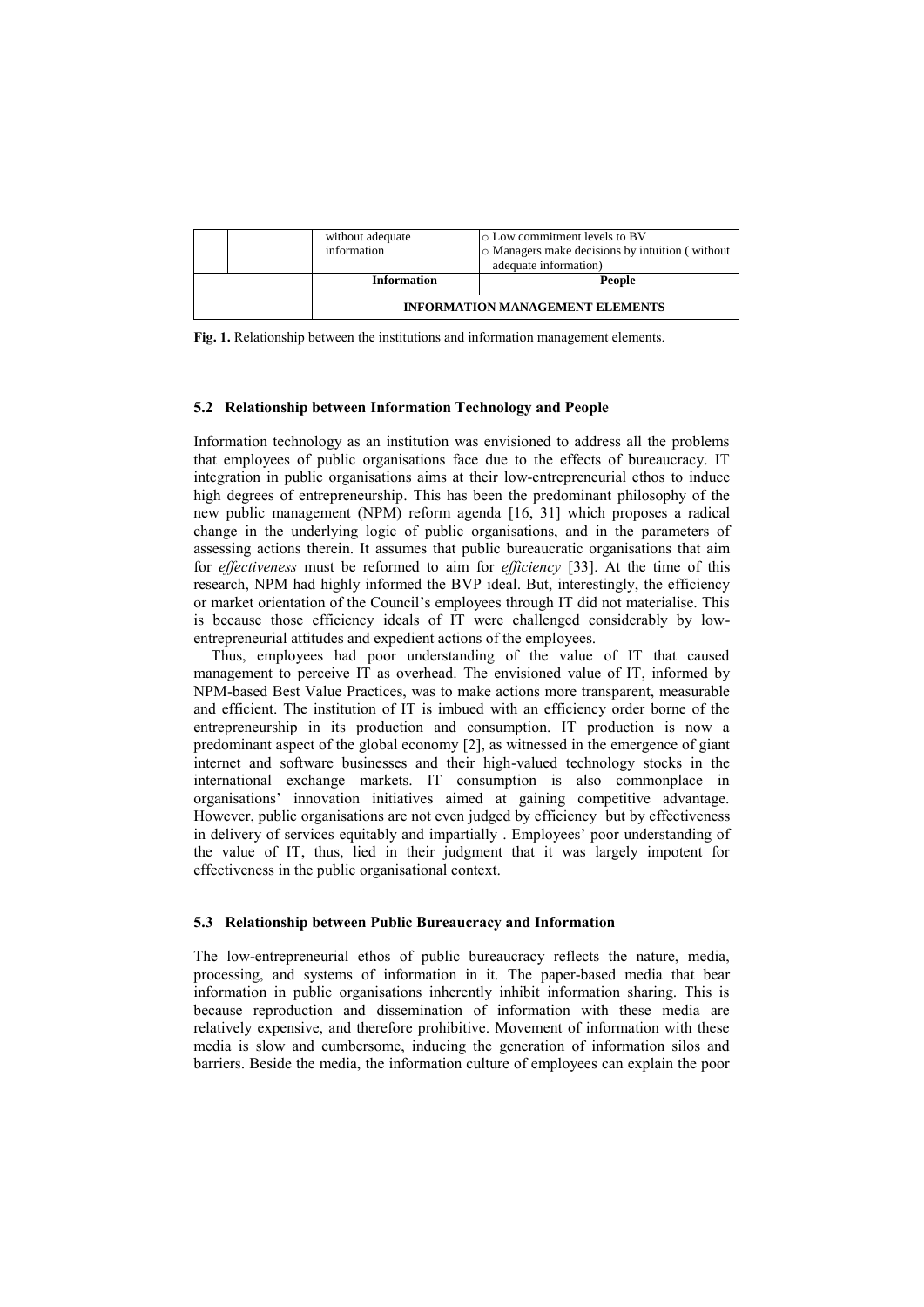information sharing. Alavi and colleagues [1], for example, argue that employees will share information if their organisation operates a group reward scheme; and vice versa. Individual reward schemes are prevalent in public organisations because of the high degrees of specialisation associated with employees. Skills specialisation coupled with on-the-job training increase the transaction and opportunity costs of leaving public organisations [32]. Employees are, therefore, induced to protect their roles by keeping information tacit instead of sharing to make them explicit. This results in the "stickiness" of knowledge [5] in particular specialisations at the expense of others.

### **5.4 Relationship between Information Technology and People**

IT as an institution is believed to engender efficiency in information capturing, processing, storage, and dissemination. This belief rests on the digital nature of computer-based information which makes it very amenable for easy sharing, for informing citizens through its website, and for enhancing citizens" search for information on the website. Easy information sharing through IT would have resulted in the "leakiness" of knowledge [5] across specialisations in the Council. But the reality was "sticky" knowledge. The poor design of the Council"s website and the poor search reflected poor use of internet technology to inform citizens about the various services being offered. Managing information on a website demanded constant updating of the pieces of information and tagging them with the relevant metadata according to established standards of Best Value Practices. These would depend on both responsiveness and initiatives of the employees. However, the dependence on employees' initiatives for providing timely and accurate information to citizens through a website seems to be a monumental challenge. This is because, rewards and promotions are not necessarily tied to employees' contributions in public organisations [32]. Therefore, it is difficult to suddenly turn to depend on employee initiatives for information sharing, and knowledge creation and synthesis. It is likely they will not be motivated to match the demands of IT with their responses.

# **6 Discussion**

The institutional analysis of the challenges of IS innovation induces us to exercise greater circumspection when addressing them. Its central argument is that the primary step of IS innovation is to understand the unquestionable forces behind the orders of IT and public bureaucracy as well as their implications for information management. The primary step is not to think of structuring or restructuring bureaucratic or lowentrepreneurial processes of public organisations with IT, or vice versa. Rather, it is to think of confronting these institutions with the aim of adjusting and aligning them .

Institutional adjustment reflects the old maxim of IS that says "if you do not sort out your mess before computerizing, you computerize the mess, and end up being worse off." But this maxim is losing its appeal because of increasing claims in the IS literature that computerization can be used to sort out the mess in high-entrepreneurial organisations [e.g. 17]. Interestingly, IT and high-entrepreneurial organisations share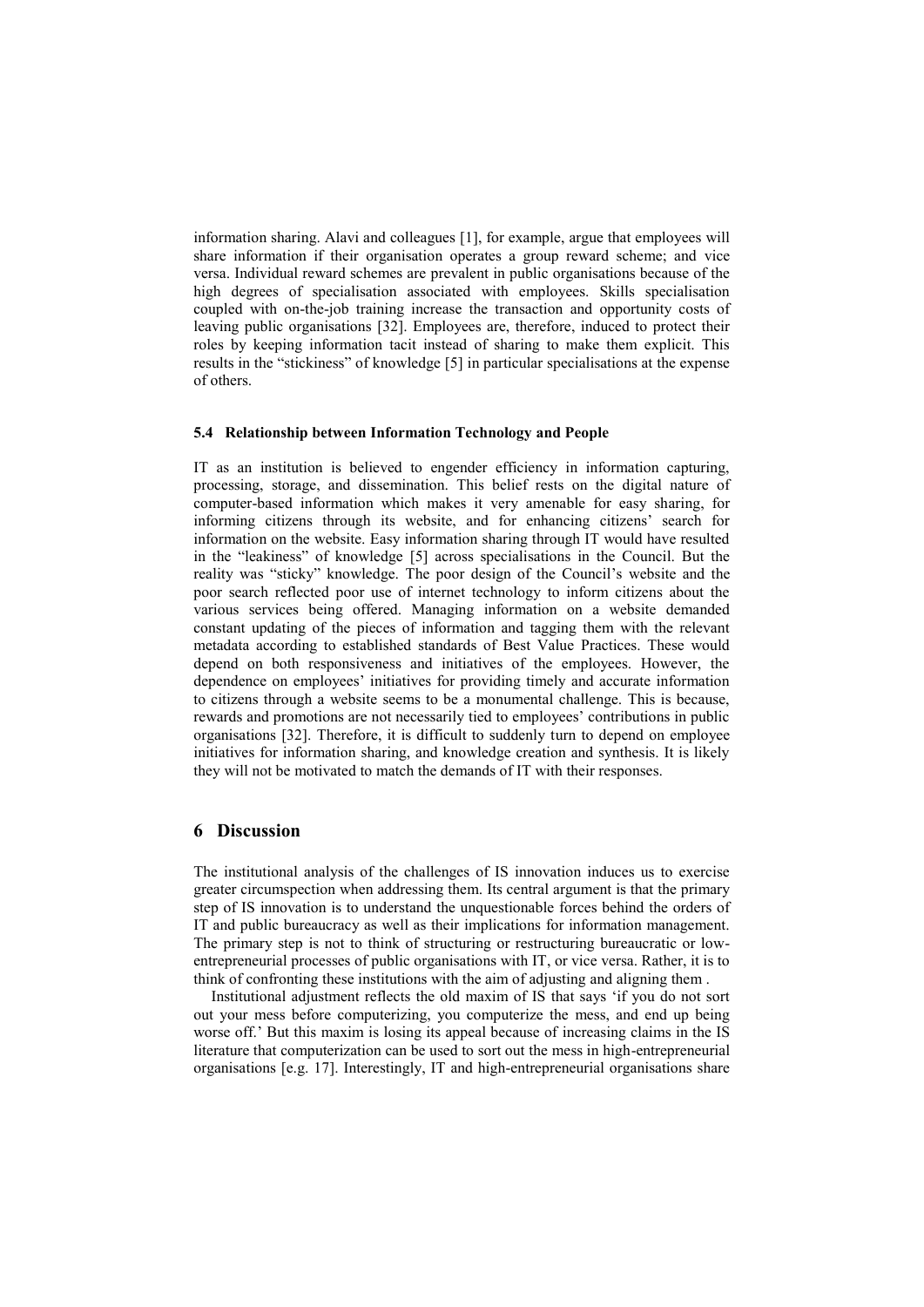the same efficiency principle and are easily substitutable. Therefore, the claims can be true in that context but may not be true in the context of public organisations. The principle of practice in public organisations is effectiveness in equitable distribution of services to citizens, making IT substitution an imprudent prospect. Therefore, IS innovation should be approached from aligning IT and public organisations according to their institutional realities, not according to the high expectations from substitution, transformation, structuration and reform.

This paper's argument resonates with the works of Cordella [8] and Dunleavy and colleagues [11] who reject the efficiency goals of the NPM agenda. Cordella calls for e-government projects to apply IT to public bureaucracy with the aim of achieving the e-bureaucratic form. The e-bureaucratic form appreciates the enduring role of public bureaucracy in delivering public services effectively, as this paper argues. However, his discussion of this form is limited because it takes IT for granted by refusing to problematise it. This paper, however, problematises both IT and public bureaucracy and provides a more holistic discussion of the relationship between them.

Dunleavy and colleagues" pronouncement of the death of NPM is supported by a critique of its many limitations [11, 12]. Their critique is in harmony with that of this paper. But their proposal focuses on reintegration of various government organisations that were separated or privatised under NPM; on interactions between public organisations and clients in terms of the latters' needs; and on using digitisation as transformative rather than supplementary to organisational processes. Thus, digital-era governance privileges technological determinism and optimism in its tenets while this paper does not do so.

Fountain [13, 15] also approaches IT integration in public organisations from an institutional perspective. In harmony with this paper's argument, she concludes that egovernment efforts will not live up to their expectations if organizational and social institutions remain the same. Indeed, she argues, just as this paper, against substitution of social or organisational processes with technology [13, p.80]. However, her approach does not consider technology as an institution, but as an instrument, leaving her institutional change arguments limited to public bureaucracy. With an instrumental, rather than institutional, view of technology, her analysis of it is confined to interpretive flexibility at the organisational level. Moreover, her institutional approach fails to show how institutional obstacles can be overcome to lead to change. But this paper explains it primarily in terms of institutional change, and considers organisational analysis of technology as secondary.

#### **6.1 Suggestions for adjusting public bureaucracy**

If any processes in public bureaucracy are perceived to be messy or problematic and need sorting out, then that should be done by adjusting the institution itself rather than depending on IT. One useful approach to institutional adjustment in public bureaucracy is to understand it in terms of constitutive and variable characteristics of the bureaucratic order [22]. The variable characteristics such as standardised and centralised operating procedures can be reassembled, recombined and reshuffled to deal with contingences that emerge. DiMaggio and Powell [10] provide useful insights on the sources of these variable characteristics and how they cause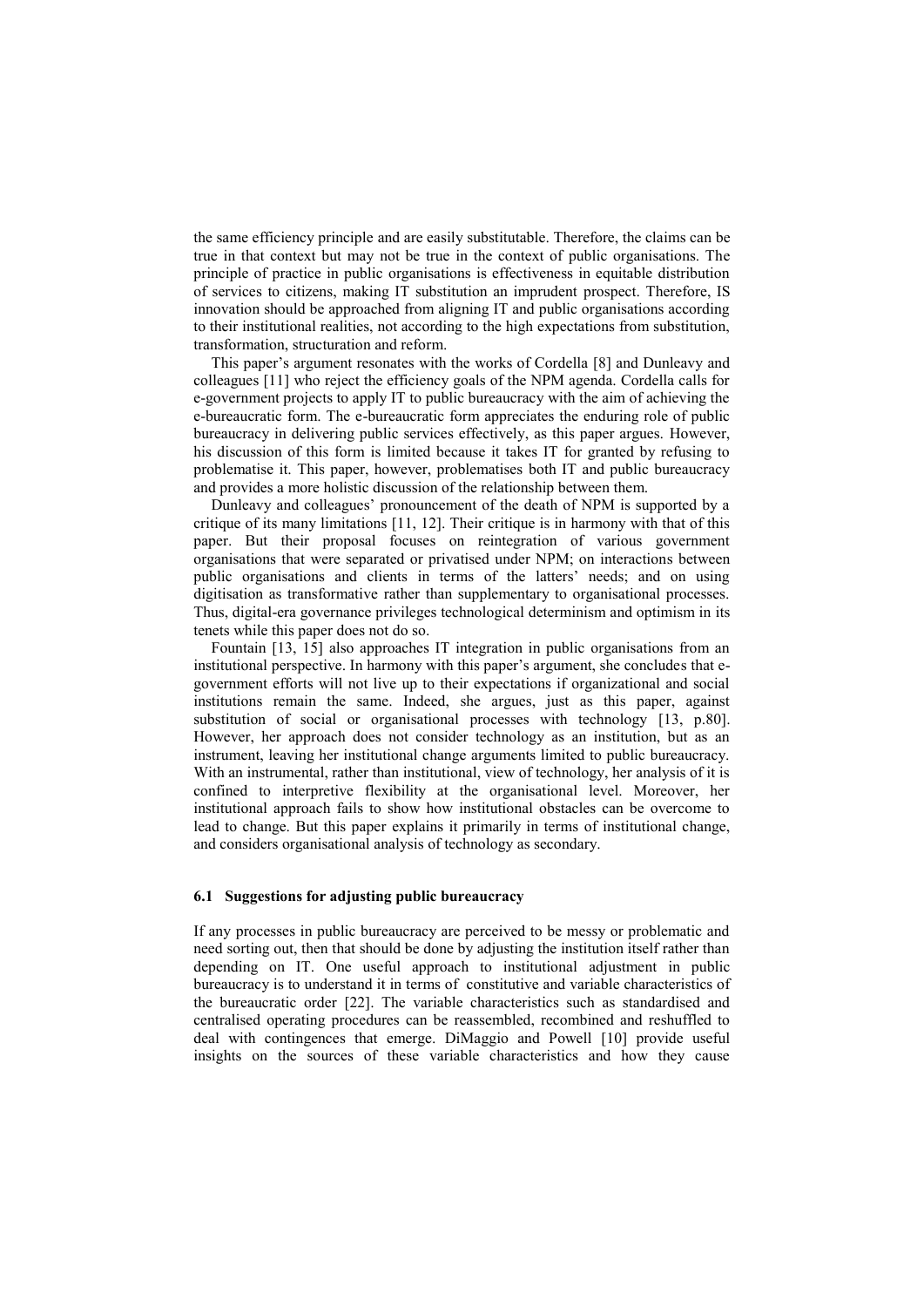institutional homogeneity in public organisations. Institutional homogeneity refers to those characteristics shared by public organisations to make them so similar. By their insights, public organisations are typical instances of public bureaucracy shaped by external constraints imposed by the state, employee migrations, and the professions. Interestingly, these sources lie outside the influence of public organisations, making it difficult for the changes to be initiated from the organisational level. The external influences make it even more difficult to depend on the instrumental order of IT to change the variable characteristics of the bureaucratic order. Changes in these external sources should be the bases of institutional adjustment in public bureaucracy that will, hopefully, translate into changes in operating procedures and employee roles.

#### **6.2 Suggestions for adjusting IT**

The institutional approach to IS innovation suggests a departure from visions of appropriation of IT by employees and structuration of their processes at the institutional level. It calls for restraining IT commitments and expectations in respect of the various IT projects ongoing or intended in public organisations. This is quite unusual because of the unquestioned momentum of the IT institution in e-government projects, yet it is a prudent choice for public organisations. It suggests a lowering of expectations from IT in terms of efficiency, rationality, and entrepreneurship, as in the NPM agenda. IT also suggests aiming IT projects not at automating all public organisational processes, but only the few that are already reasonably rationalised and efficient. This will substitute those processes with automated versions, thus confining the regulative regime of technology to them only [23]. IT can be programmed to include a very wide variety of functions that can provide options for various users in public organisations. Aiming for technology that has this capability underscores the institutional adjustment argument of this paper because the technology itself becomes the target of transformation. Institutional adjustment of IT aims at making technology amenable and constructible by public organisations instead of making it the determinant.

# **7 Conclusion**

The aim of this paper was to analyse, from an institutional perspective, the labyrinths of IS innovation in public organisations. An important aspect of this perspective is the perception of IT as an institution in its own right. The analysis has revealed that if each of IT and public bureaucracy are adjusted properly at their institutional levels, then their alignment at the organisational level will be less problematic. At the organisational level, their interaction in operations will be more effective and useful for equity and impartiality in the delivery of public services. Taking the institutional approach to IS innovation in public organisations is, therefore, important for analysing the tensions between IT and public organisations.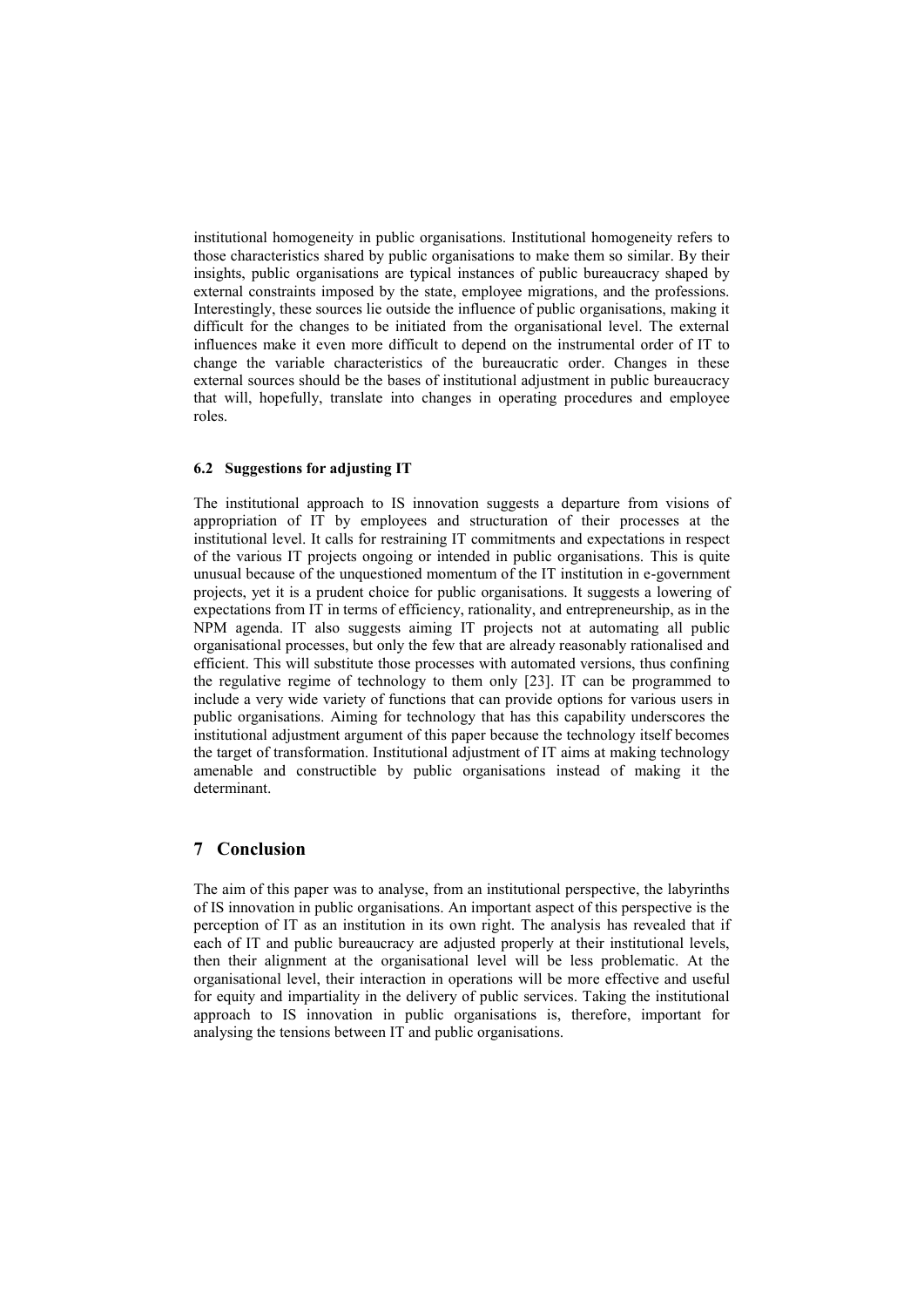# **References**

- 1.Alavi, M., Kayworth, T., Leidner, D.E.: An Empirical Examination of the Influence of Organizational Culture on Knowledge Management Practices. Journal of Management Information Systems. 22, 191-224 (2005)
- 2.Avgerou, C.: IT and Organizational Change: An Institutionalist Perspective. Information Technology and People. 13, 234-262 (2000)
- 3.Avgerou, C.: Information Systems and Global Diversity. Oxford University Press, Oxford, UK (2002)
- 4.Bellamy, C., Taylor, J.A.: Governing in the Information Age. Open University Press, Buckingham, UK (1998)
- 5.Brown, J.S., Duguid, P.: Organizing Knowledge. California Management Review. 40, 90-111 (1998)
- 6.Chadwick, A., May, C.: Interaction between States and Citizens in the Age of the Internet: E-Government in the United States, Britain and the European Union. Governance: An International Journal of Policy, Administration and Institutions. 16, 271-300 (2003)
- 7.Chisholm, R.F.: Introducing Advanced Information Technology into Public Organizations. Public Productivity Review. 11, 39-56 (1988)
- 8.Cordella, A.: E-Government: Towards the E-Bureaucratic Form? Journal of Information Technology. 22, 265-274 (2007)
- 9.Daft, R.L.: A Dual-Core Model of Organizational Innovation. Academy of Management Journal. 21, 193-210 (1978)
- 10.DiMaggio, P.J., Powell, W.W.: The Iron Cage Revisited: Institutional Isomorphism and Collective Rationality in Organizational Fields. American Sociological Review. 48, 147-160 (1983)
- 11.Dunleavy, P., Margetts, H., Bastow, S., Tinkler, J.: New Public Management is Dead - Long Live Digital-Era Governance. Journal of Public Administration Research and Theory. 16, 467-494 (2005)
- 12.Dunleavy, P., Margetts, H., Bastow, S., Tinkler, J.: Digital Era Governance: IT Corporations, the State, and e-Government. Oxford University Press, Oxford (2006)
- 13.Fountain, J.E.: Building the Virtual State: Information Technology and Institutional Change. Brookings Institution Press, Washington, DC (2001)
- 14.Fountain, J.E., *Information, Institutions, and Governance: Advancing a Basic Social Science Research Program for Digital Government*. 2003, Kennedy School of Government, Harvard University.
- 15.Fountain, J.E., *Bureaucratic Reform and E-Government in the United States: An Institutional Perspective* 2007, National Centre for Digital Government.
- 16.Gruening, G.: Origin and Theoretical Basis of New Public Management. International Public Management Journal. 4, 1-25 (2001)
- 17.Gurbaxani, V., Whang, S.: The Impact of Informatuon Systems on Organizations and Markets. Communications of the ACM. 34, 59-73 (1991)
- 18.Heeks, R.: Reinventing Government in the Information Age. In Heeks, R. (Ed. Reinventing Government in the Information Age: International Practice in ITenabled Public Sector Reform. Routledge, London (2001)